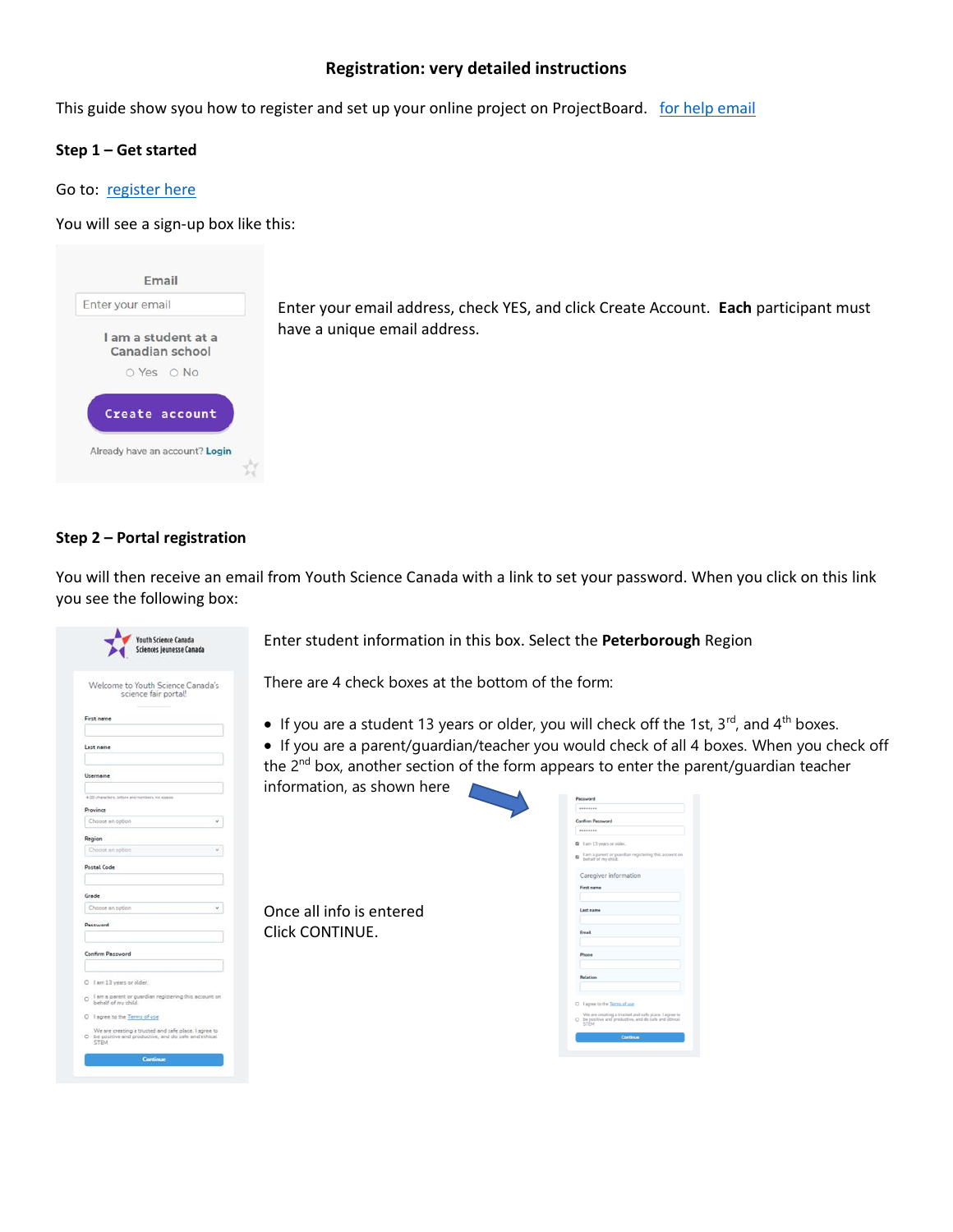#### **Step 3 – Bookmark the portal**

You should now be in your YSC portal! Your screen will look like this:



This is the place you will come back to when you want to continue working on your project. It would be a good idea to bookmark the address [https://portal.youthscience.ca](https://portal.youthscience.ca/) so you can easily come back and log in with your email and password that you created.

# **Step 4 – Log in to ProjectBoard for the first time**

In the ProjectBoard square on the right, click on the link the says My ProjectBoard Workspace. This will take you to the Project Board website.

Click on the red  $\log_{10}$  box in the top right corner of the page.

Enter your **same email address** you used to register for the portal (this is IMPORTANT). Click Next. You will receive an email from Youth Science Canada with a verification code. If you don't receive the email within a few minutes make sure you check your spam/junk folders. Once you receive the verification code, enter it into the box and click CONTINUE.

### **Step 5 – Set up your project in ProjectBoard**

# **\*\*Please note that if you are doing a Group Project, only ONE of you will set up the project in ProjectBoard, and then you will invite the other person. Specific instructions on how to do that are in Step 7. \*\***

You are now in your personal ProjectBoard space! This is where your online project will be created, developed, and displayed.

To get started on your project, click on  $\overline{\phantom{a}}$  start in the top right corner.

Choose the English or French template and click NEXT. Read through the safety and ethics check items and click OK.

Next, the following screen will pop up, where you will choose the Challenge that best describes your project:



**We don't use these Challenges for PRSF,** however this step is built into the ProjectBoard system, so just choose the Challenge that best describes your project. If you hover over the red *i* beside each challenge it will give you a description. Choose Curiosity & Ingenuity if your project doesn't fit into any of the other Challenge categories. Click Apply.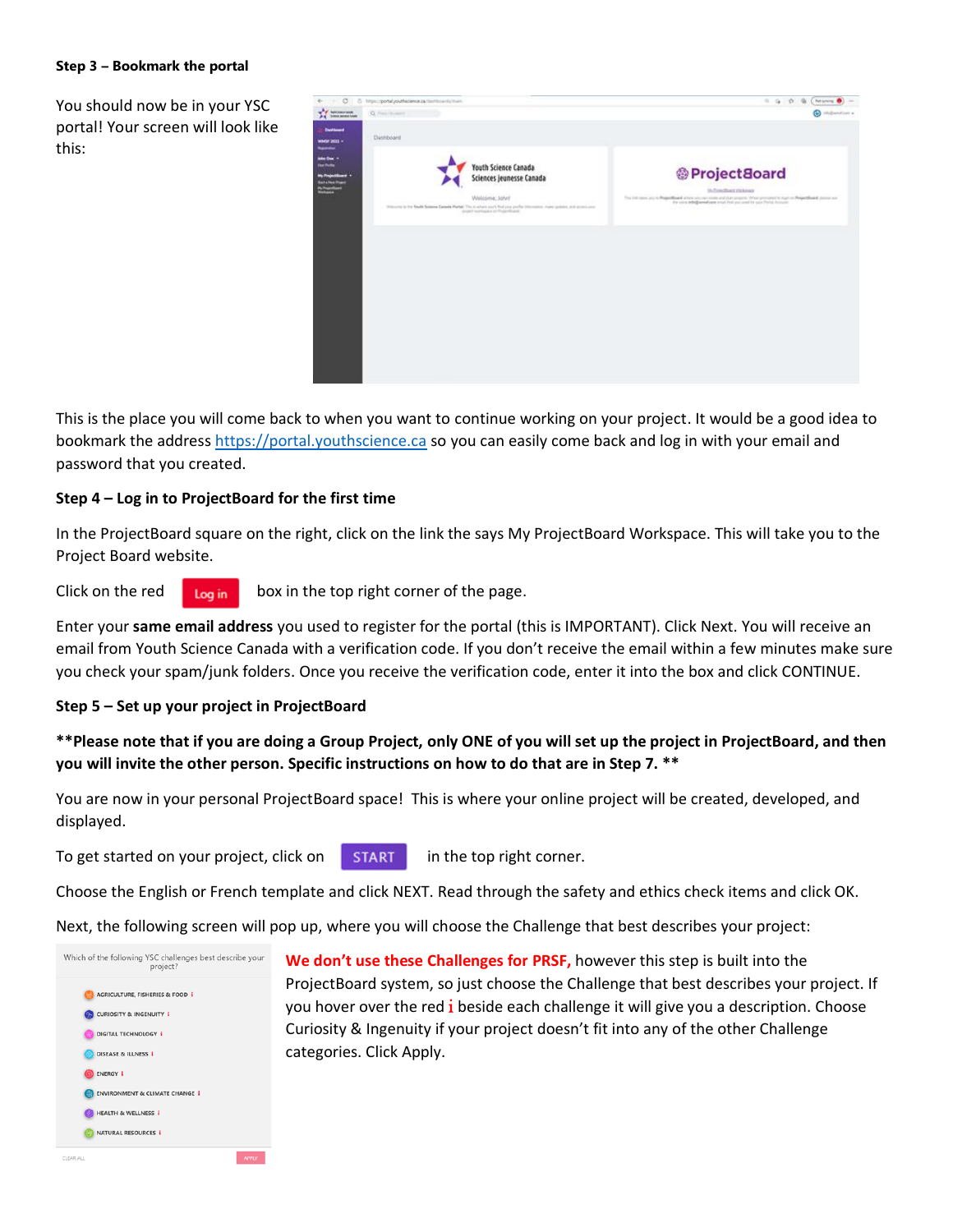Now you are in your project space. Here you can update your project title and description, and then work your way through the purple section of the template. When you click on one of the purple sections, there will be instructions and/or suggestions of how to use that section.

You can save your changes by clicking on the red Save button and come back later to continue working on your project.

**IMPORTANT:** set to Private Mode. When you project is complete switch to private. This must be done no later than **MIDNIGHT APRIL 4** for you project to be judged.

**PLEASE NOTE:** In the video section of the template you will see it says a maximum of 1 minute. Please disregard this; you may upload 4 minutes or less of video.